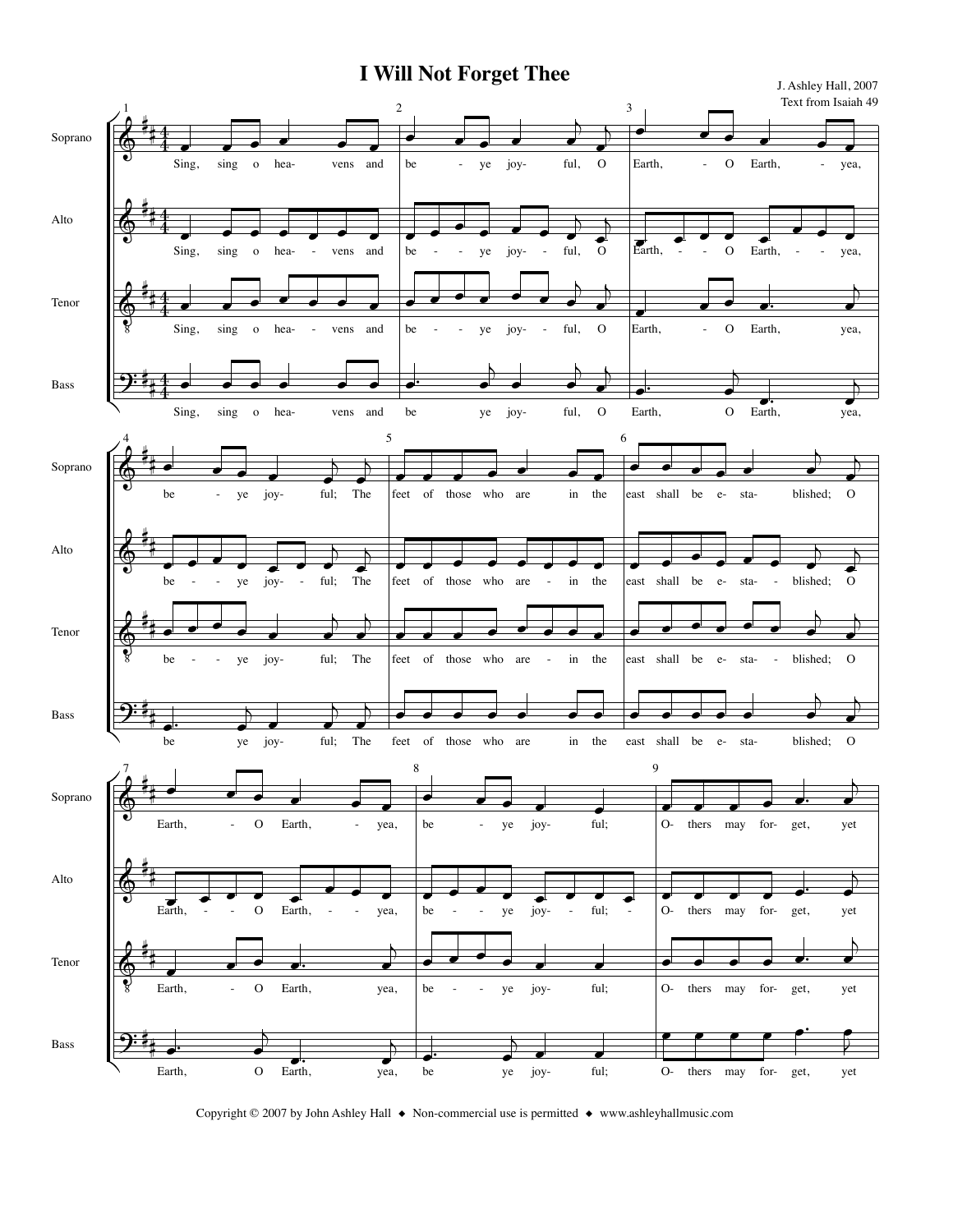

Copyright © 2007 by John Ashley Hall ◆ Non-commercial use is permitted ◆ www.ashleyhallmusic.com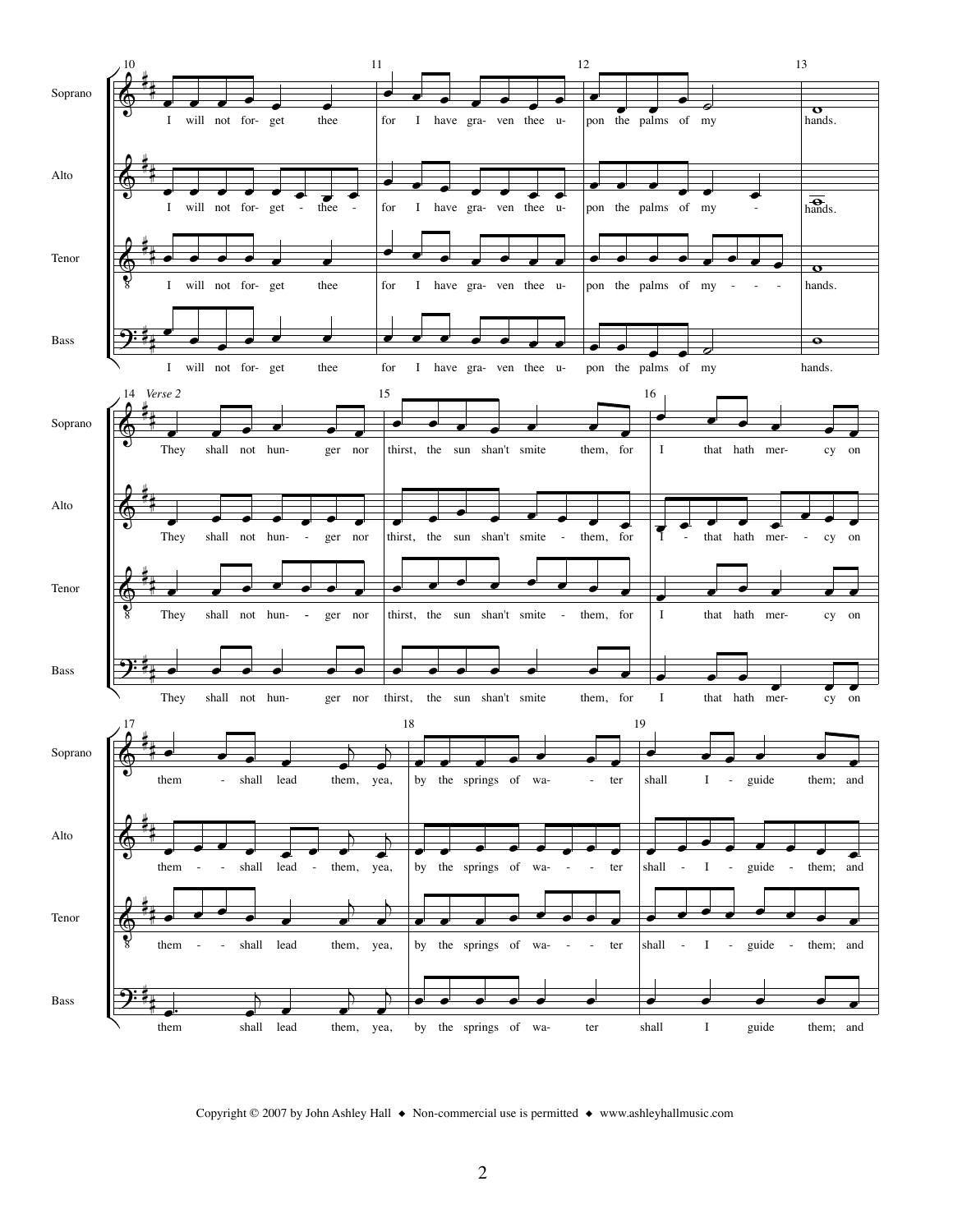

Copyright © 2007 by John Ashley Hall ◆ Non-commercial use is permitted ◆ www.ashleyhallmusic.com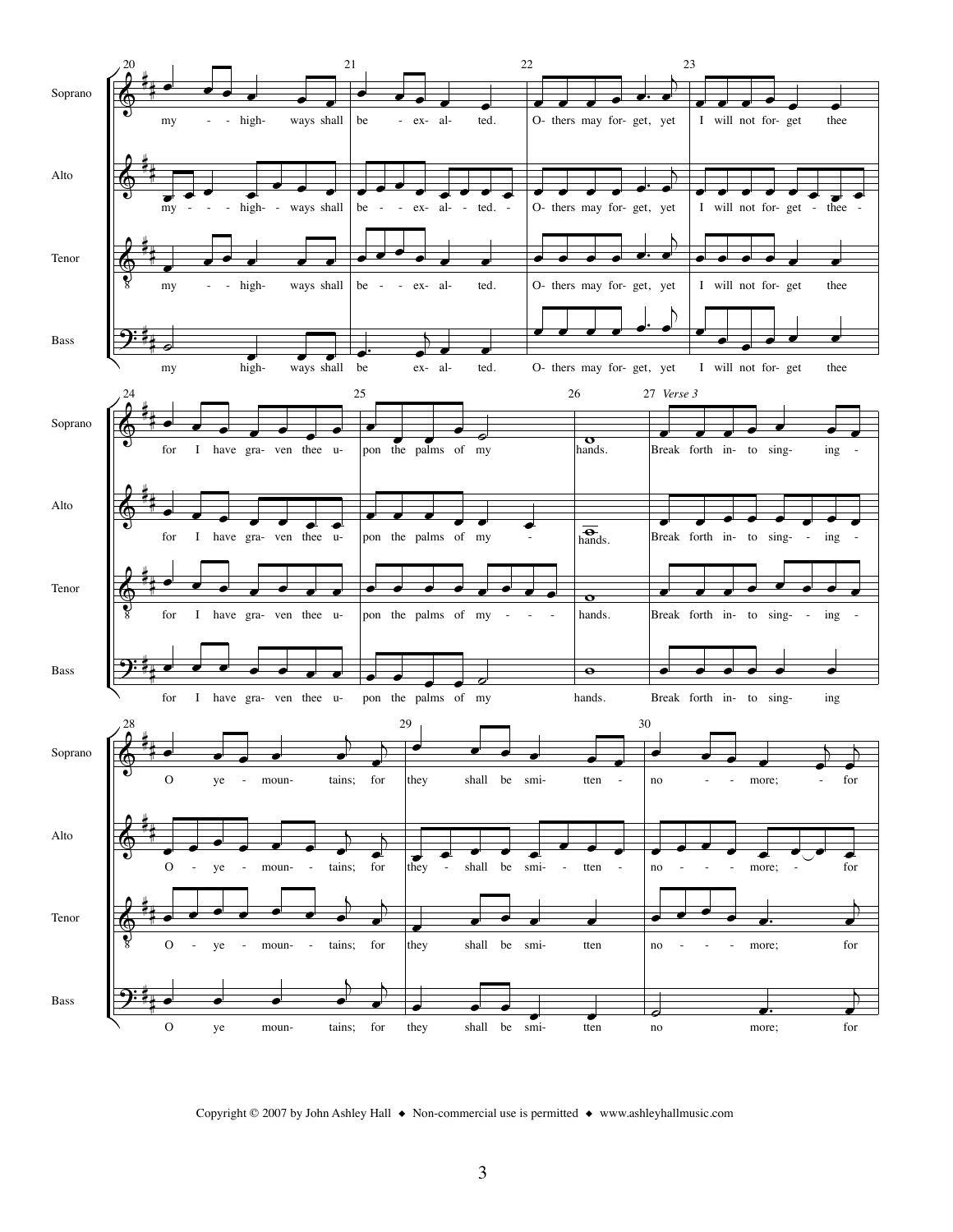

Copyright © 2007 by John Ashley Hall ◆ Non-commercial use is permitted ◆ www.ashleyhallmusic.com